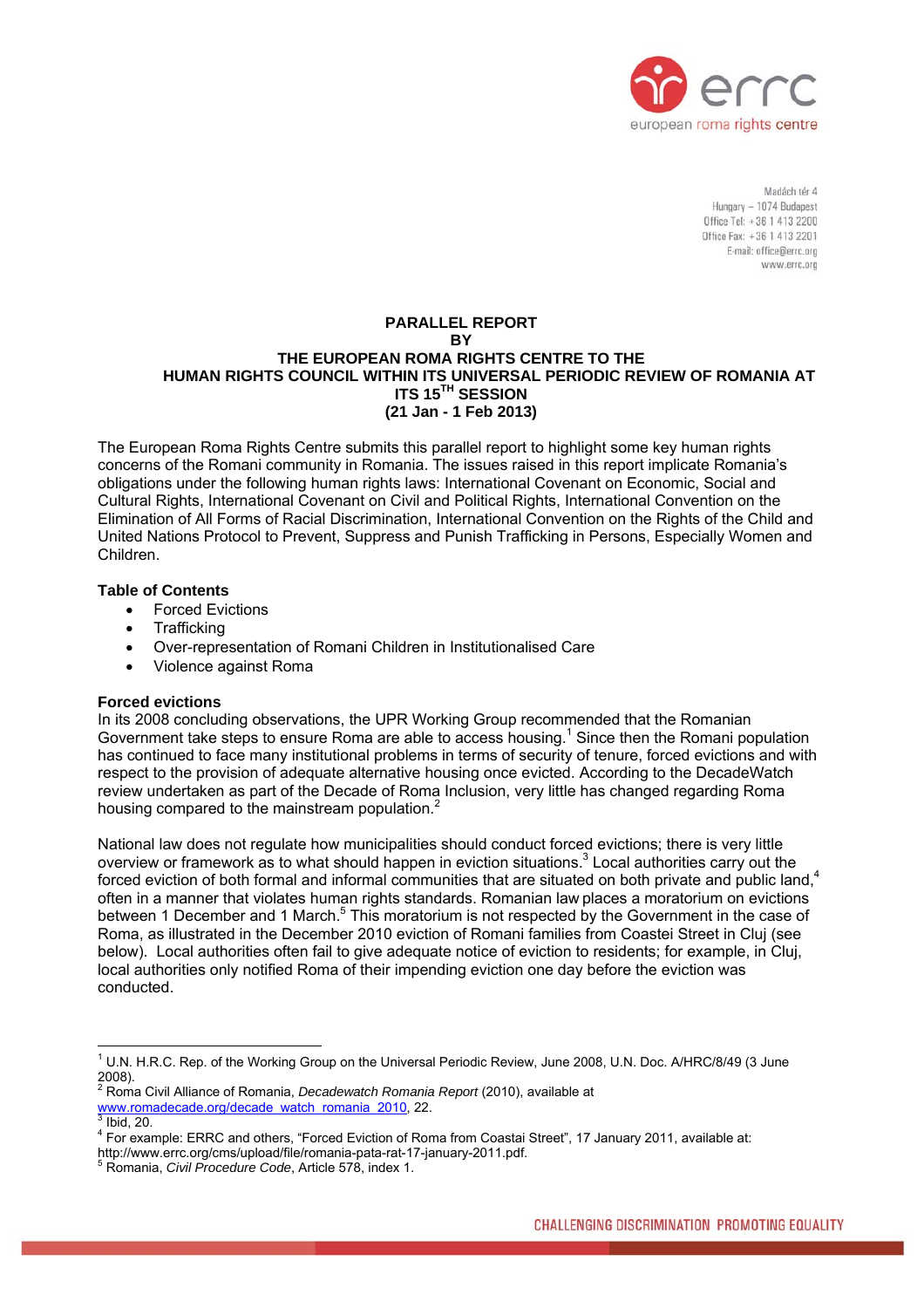Where the Romanian government has relocated individuals, they have consistently failed to supply quality, adequate alternative housing.<sup>[6](#page-1-0)</sup> While international human rights law requires alternative adequate housing,Romanian national law does not account for this.<sup>7</sup> Relocation plans often do not account for the hazardous nature of the land to which Roma face relocation; at times Roma are placed in locations where there is extensive pollution, toxic waste or which are generally unsuited for human life, raising concern aboutrelated violations of the right to health.<sup>8</sup> Forcibly relocated Roma are often left without proper access to basic hygiene facilities and living conditions. Lack of electricity and proper sanitation are problematic.<sup>9</sup> [I](#page-1-3)n some situations the accommodation provided lacks waterproofing and is vulnerable to animal and insect infestation. There is overcrowding in resettled communities because local authorities do not account for the actual number of individuals affected.<sup>10</sup> As the government largely places Roma at the edge of cities, public transportation access for work and school is affected negatively.<sup>1</sup>

In December 2010 local authorities forcibly evicted 56 Romani families from a long-standing settlement in the centre of Cluj-Napoca. The family were given a single day's notice of eviction and relocated to container housing at an alternate site near a toxic waste dump and the municipal landfill, segregated from the mainstream community.[12](#page-1-6) The ERRC conducted participatory research with the community in the year following the eviction. It found that almost a fifth (19% of individuals lost their main source of income from formal and informal work, mainly due to the destruction of social networks and the increased distance from work. Families faced a drop in income while having to pay much more for transport. In 2011 all the children due to be enrolled in primary school for the first time (that the ERRC is aware of) were rejected by mainstream schools on the basis of alleged insufficient space in the classrooms.

In May 2012, the municipality of Baia Mare evicted and relocated nearly 100 Romani families from the city centre to a former copper factory which was not properly decontaminated after it was closed.<sup>14</sup> National organisations reported that the families were pressured into signing agreements to be moved to the factory, owned by Cuprom.<sup>15</sup> Before the factory's closure, it was one of the most polluted locations in the entire country.<sup>16</sup> Shortly after the Roma were moved into the factory, nearly two dozen residents were hospitalised due to contamination. The eviction happened a week before the local elections, and the mayor that presided over them gained an 86% majority. The municipality has announced its intention to move another 260 Roma families to the site by the end of 2012.

The Romanian Government has not taken adequate steps to address the housing situation of Roma in the four years since the last periodic review. There is little indication that the 2012 National Strategy for Roma Inclusion submitted by the Government to the European Commission will impact the housing situation of Roma positively, as was the case with the 2005 National Strategy.<sup>18</sup>

### **Trafficking in Human Beings**

According to ERRC research conducted in 2010, Roma are over-represented among victims of trafficking in Romania. According to a range of stakeholders interviewed in that research, Roma are highly represented among persons trafficked for the purposes of begging, forced labour and sexual exploitation.

<span id="page-1-0"></span> 6 European Roma Rights Centre, *Standards Do Not Apply: Inadequate Housing in Romani Communities*, (Budapest: February 2011), available at: [http://www.errc.org/article/standards-do-not-apply-inadequate-housing-in-romani-](http://www.errc.org/article/standards-do-not-apply-inadequate-housing-in-romani-communities/3808) $\frac{1}{2}$ [communities/3808](http://www.errc.org/article/standards-do-not-apply-inadequate-housing-in-romani-communities/3808), 46.

<span id="page-1-1"></span><sup>&</sup>lt;sup>7</sup> Roma Civil Alliance of Romania, *Decadewatch*, 20. <sup>8</sup> Standards. 56.

<span id="page-1-2"></span>

<span id="page-1-3"></span><sup>&</sup>lt;sup>9</sup> Standards, 47.

<span id="page-1-4"></span>

<span id="page-1-6"></span><span id="page-1-5"></span>

<sup>&</sup>lt;sup>10</sup> ERRC interview with Ms E.S. Târgu Mureş, Romania: 30 January 2010.<br><sup>11</sup> Ibid., 55.<br><sup>12</sup> ERRC, "ERRC and GLOC Call for Action on Evicted Romani Families in Romania", press release, 19 December 2011,<br>available at: http:

<span id="page-1-7"></span><sup>&</sup>lt;sup>13</sup> ERRC research on file. See also: http://www.errc.org/article/errc-and-gloc-call-for-action-on-evicted-romani-families-in-<br>romania/3951.

<span id="page-1-9"></span><span id="page-1-8"></span>

<sup>&</sup>lt;sup>14</sup> Romani CRISS, "Baia Mare", press release, 12 June 2012.<br><sup>15</sup> Romani CRISS, Sanse Egale (Equal Opportunities) and Asociatia Umanitara Impreuna pentru Ei (Humanitarian Asociation Together For Them), "Open Letter to Romanian Authorities," press release, available at:<br>http://www.romanicriss.org/PDF/Open%20Letter%20Baia%20Mare.pdf.

<span id="page-1-10"></span>Michael Leidig, "Dozens of Roma Intoxicated with Toxic Waste After Local Authorities Moved Them in a Former Plant" Romanian Times, 5 June 2012, available at: http://www.romaniantimes.at/?id=21586.<br><sup>17</sup> Paul Ciocoiu, "Romanian Relocations Draw International Ire", Southeast European Times, 19 June 2012.<br><sup>18</sup> Roma Civil Alliance of Romani

<span id="page-1-11"></span>

<span id="page-1-12"></span>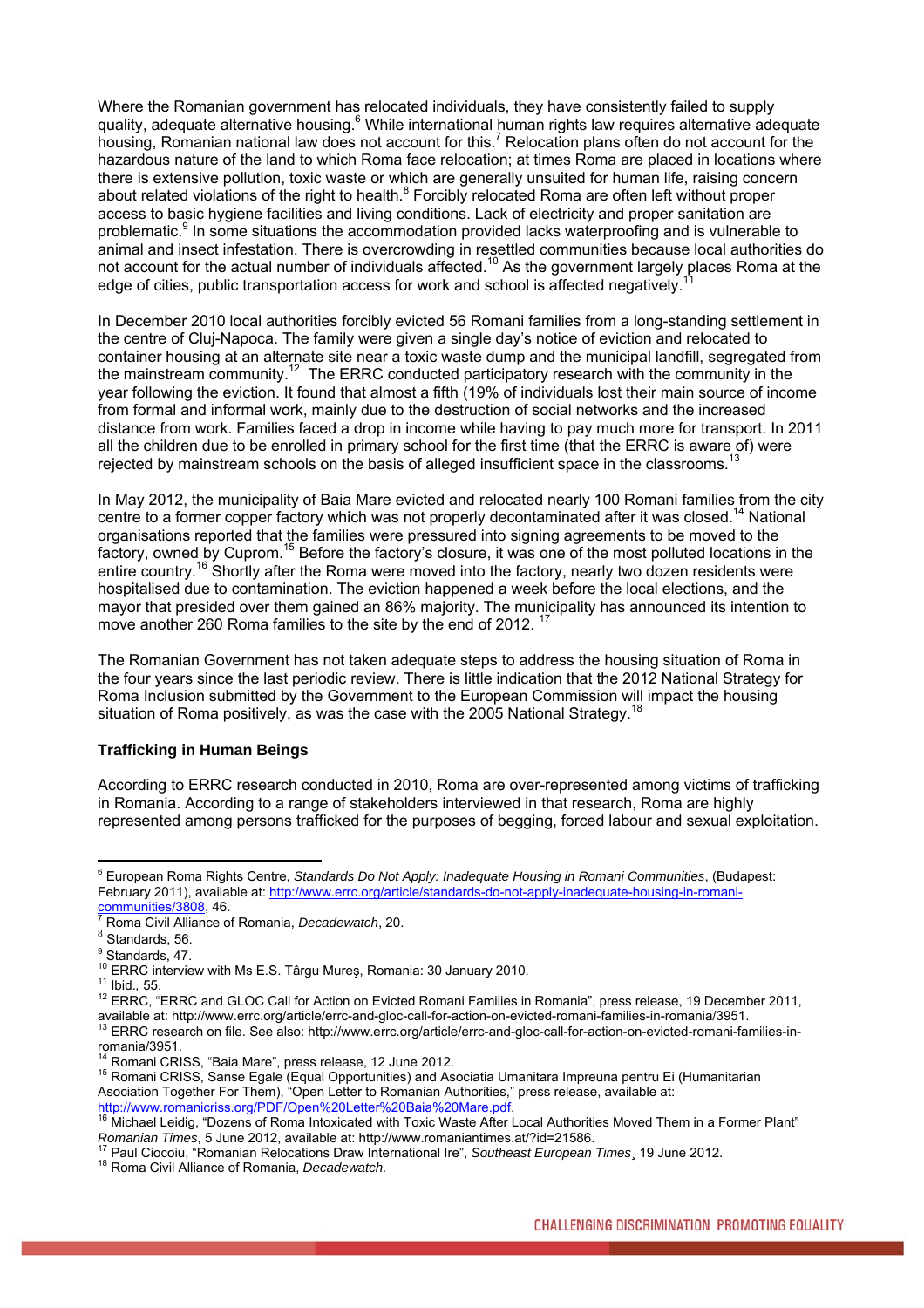In its 2008 concluding observations, the UPR Working Group recommended that the Romanian Government take additional measures to combat human trafficking, including the provision of training for police in dealing with victims of human trafficking and sexual abuse, strengthen protection of victims of trafficking against criminalisation as well as continuing to improve the protection and assistance to victims, and raising public awareness on the risks of trafficking.

There has been little action by the Romanian government to address the high vulnerability of Roma to trafficking. While laws have been passed for the protection of trafficked Roma, adequate implementation has not followed.<sup>[20](#page-2-1)</sup>

Identification of the actual impact of Government action on trafficking of Roma is significantly hampered by its refusal to collect data disaggregated by ethnicity on the victims of this crime. In its reporting on human trafficking, the Romanian Government focuses on the high number of Roma reportedly responsible for trafficking, $^{21}$  rather than considering them as a group highly vulnerable to this practice. The lack of disaggregated data also calls into question the veracity of the Government's claims as concerns Roma as traffickers.

Romanian law enforcement has also not taken necessary steps to help combat trafficking and protect the victims through implementation of procedures that emphasise the non-prosecution of trafficking victims. While existing law contains non-prosecution clauses, $^{22}$  ERRC evidence suggests that it is common among law enforcement personnel to bring criminal charges to "promote cooperation" from victims.<sup>23</sup> This policy prevents victims from cooperating with police on a large scale and reduces the trust between victims and police that is necessary to combat trafficking. $^{24}$  In addition, victims whose stories have changed due to various threats are often prosecuted for perjury.[25](#page-2-6) The focus on Roma in preventative and protective services is extremely low. Very few Roma were reported to access victim prevention and protection services, and the general social protection system is failing to reduce the extreme vulnerability of Roma to trafficking.

### **Child Protection**

The Romanian constitution provides for a framework of social protection that seeks to ensure that children are able to enjoy the rights accorded to them. It states that that the State will take measures of economic development and social protection to ensure a decent living standard for its citizens, and protect the "right and duty of the parents to ensure the upbringing, education and instruction of their children." [26](#page-2-7) In its 2008 concluding observations, the UPR Working Group recommended that the Romanian Government continued to work on improving the situation of children's rights.<sup>[27](#page-2-8)</sup>

During ERRC research in 2011, estimates provided by child protection authorities, NGO estimates and the results of field research in children's homes revealed that Romani children are overrepresented in State care in Romania. Various factors contribute to the overrepresentation of Romani children in State care, including complex social and economic factors aggravated by ethnic discrimination and social exclusion of Roma. The most common factors are poverty-related, such as a lack of employment, inadequate housing and health care, household size, child abandonment in maternity wards and migration. A lack of data disaggregated by ethnicity renders existing policy ineffective in reducing the overrepresentation of Romani children in State care. There are a number of gaps in Romanian law and policy which give rise to this situation: there is no legal definition of child endangerment, although situations that may lead to the removal of parental rights are described. Clear methodological guidelines

 $\overline{a}$ 

<span id="page-2-0"></span><sup>&</sup>lt;sup>19</sup> U.N. H.R.C. Rep. of the Working Group on the Universal Periodic Review, June 2008, U.N. Doc. A/HRC/8/49 (3 June 2008).

<span id="page-2-1"></span><sup>&</sup>lt;sup>20</sup> ERRC, *Breaking the Silence: Trafficking in Romani Communities*, (Budapest: 2011), available at:<br>http://www.errc.org/article/breaking-the-silence-trafficking-in-romani-communities/3846, 12.

<span id="page-2-3"></span><span id="page-2-2"></span>

<sup>&</sup>lt;sup>21</sup> ANITP, Submission to the US TIP Report (2009).<br>
<sup>22</sup> Romania, Criminal Code, Article 46; Law on preventing and combating trafficking in persons, Article. 20.<br>
<sup>23</sup> Breaking the Silence, 24.<br>
<sup>24</sup> Ibid, 25.<br>
<sup>25</sup> Roma

<span id="page-2-4"></span>

<span id="page-2-5"></span>

<span id="page-2-6"></span>

<span id="page-2-7"></span>

<span id="page-2-8"></span>

http://www.cdep.ro/pls/dic/site.page?den=act2\_2&par1=2#t2c2s0a49.<br><sup>27</sup> U.N. H.R.C. Rep. of the Working Group on the Universal Periodic Review, June 2008, U.N. Doc. A/HRC/8/49 (3 June 2008).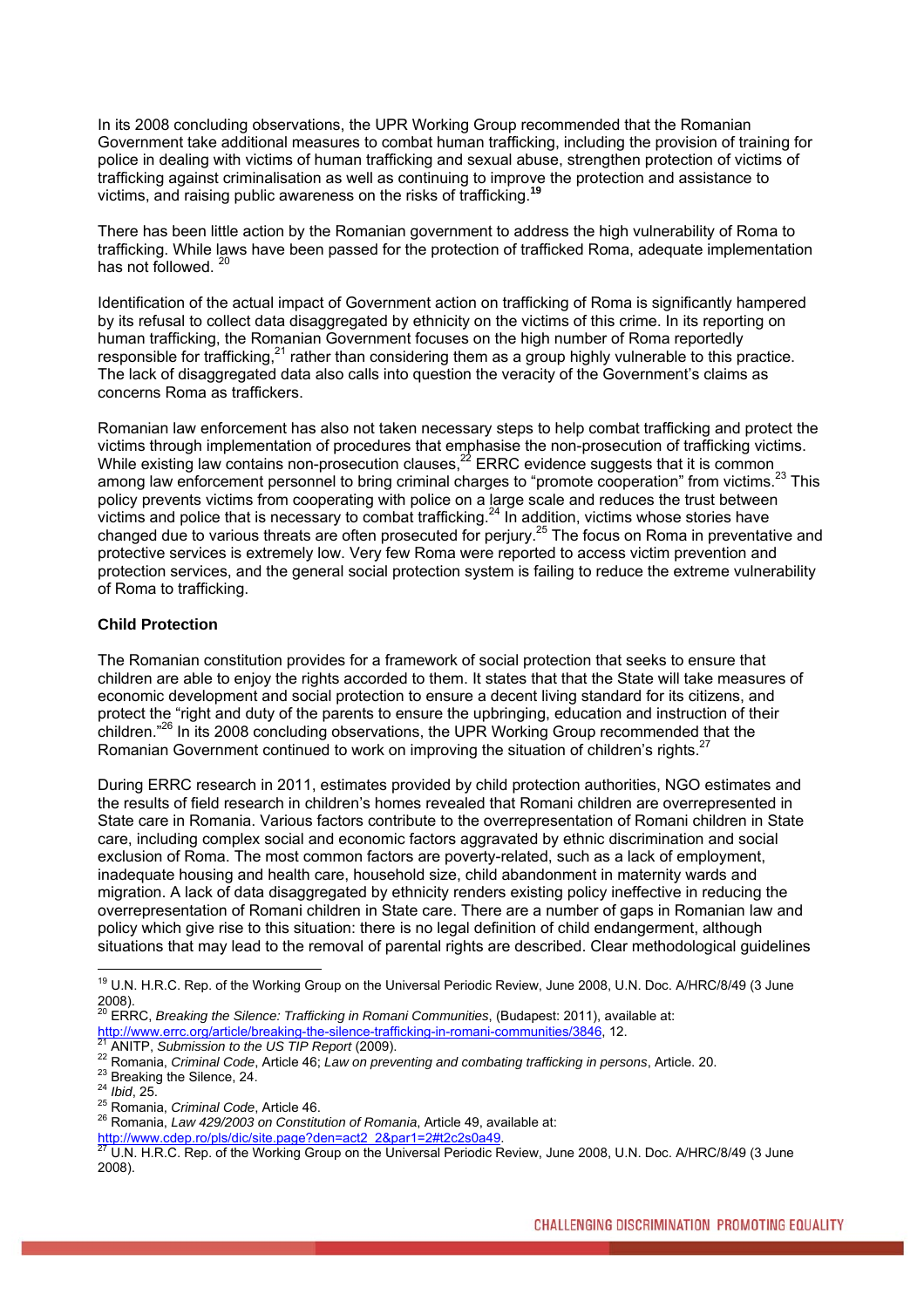for assessing child endangerment are lacking, which may negatively impact Romani children and families.<sup>[28](#page-3-0)</sup>

There is evidence of institutional discrimination against Romani parents in their dealings with Romanian child protection authorities, including domestic courts. Romani parents interviewed during research reported prejudicial behaviour displayed by the court, and stated that judges are dismissive and disrespectful of them.<sup>29</sup>

Romania also fails to provide adequate protection to Romani children placed in institutionalised care. In State care, some Romani children are subjected to physical abuse, ill-treatment and various forms of discrimination. They also experience discrimination in access to public services outside the institutions, such as education and health care. Discrimination may be experienced on multiple grounds, including their ethnicity and their status as an institutionalised child. Furthermore, a disproportionately high number of Romani children in State case are be enrolled in special education,<sup>30</sup> which negatively impacts their education. Additionally, it is common for institutionalised Romani children to lose or distance themselves from their ethnic identity due to the lack of programmes which promote Romani identity and the lack of Romani workers in State children's homes.

#### **Violence against Roma**

Roma continue to be targeted with violence by both State and non-State actors, at times with fatal results. Most recently, the ERRC and national NGO Romani CRISS have called on Romanian authorities to act effectively in two cases involving police officers resulting in the death of Romani individuals.<sup>31</sup> On [31](#page-3-3) May 2012, a 24-year-old Romani man was shot and killed by police officers while under pursuit. Ten police officers pursued two Romani men suspected of stealing construction materials. The men jumped into Pumbuita Lake, Bucharest, where one was shot in the head while treading water 10 to 15 metres from the shore.

On 10 June 2012, two Romani brothers were shot, one fatally, in Agrişteu, Mures County, following a police intervention in response to a local conflict. According to Romani CRISS interviews with the victim's relatives and members of local community, an altercation occurred among two minors, one Romani and one Hungarian. The father of the Hungarian child admonished the Romani child, and several members of the community gathered around, including the mother of the Romani child. Shortly afterwards, two police officers came to the location. An older brother of the Romani child tried to pull him out of the courtyard of a house and the police officers used tear-gas spray against him.<sup>32</sup>

Shortly afterwards, the police accompanied by members of the gendarmerie went to the Romani neighbourhood looking for the Romani child's brother. The police officers exclaimed: "This is him, get him!", indicating a Romani family not connected with the earlier conflict. L.F. was in front of the house together with another individual. At the sight of the gendarmes approaching, his brother L.D. immediately shut the gates of the courtyard. The gendarmes forced entry through the gates, entered the courtyard and hit the family members, the father and his five sons. The family responded and L.D. was subsequently shot in the leg, above the knee, as well as in the back. According to Romani Criss documentation, several shots were fired, creating a chaotic situation. Seeing his brother shot, L.N. fought back, took an object and hit one of the gendarmes. As he turned to run he was shot in the back, between the shoulder blade and the armpit. The bullet entered his heart.

Special force police were also present. According to Romani Criss documentation, after the use of the firearms, all the family members as well as the other individuals present in the courtvard were beaten.<sup>[33](#page-3-5)</sup> L.N., 18 years old, died.

<span id="page-3-0"></span><sup>28</sup> ERRC, *Life Sentence: Romani Children in State Care in Romania* (Budapest: 2011), available at: http://www.errc.org/cms/upload/file/life-sentence-romani-children-in-state-care-in-romani-20-june-2011.pdf.<br><sup>29</sup> ERRC, *Life Sentence: Romani Children in Institutional Care* (Budapest, 2011), 47 available at:<br>http://www.er

<span id="page-3-1"></span>

<span id="page-3-3"></span><span id="page-3-2"></span>

<sup>&</sup>lt;sup>30</sup>Ibid., 64.<br><sup>31</sup> ERRC and Romani Criss, "Romania: Authorities Must Investigate Police Responsibility for Death of Two Romani Men"*,* press release, 18 June 2012, available at: http://www.errc.org/article/romania-authorities-must-investigate-police-<br>responsibility-for-death-of-two-romani-men/4010.

<span id="page-3-4"></span> $\frac{32}{31}$  Interview with Roma family, Romania: 13 June 2012.  $\frac{33}{31}$  Interview with Roma family, Romania: 13 June 2012.

<span id="page-3-5"></span>